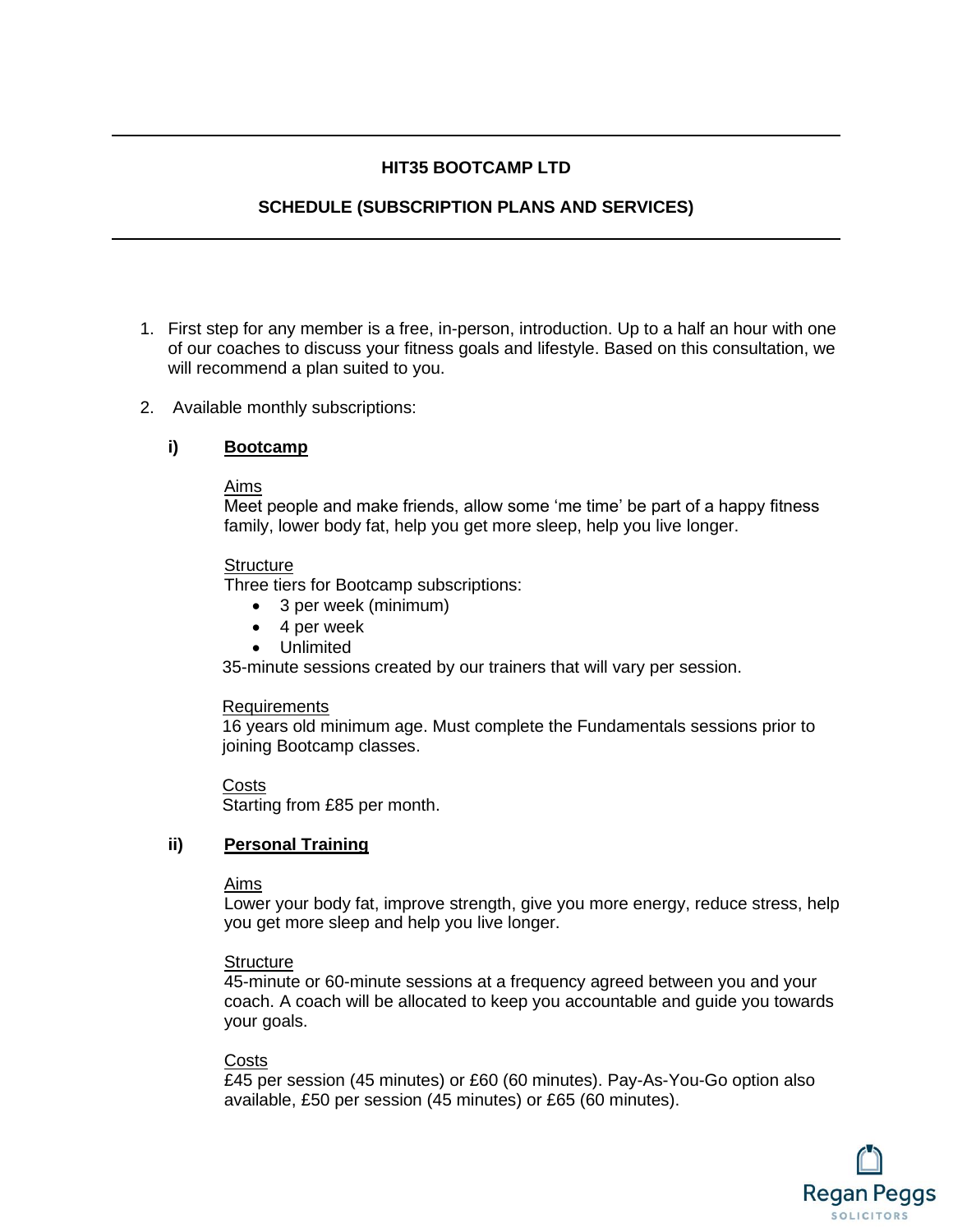## **iii) Nutrition**

#### Aims

Lower body fat, control cravings, give you more energy, help you achieve longterm results, help you get more sleep, help you live longer.

#### **Structure**

Two tiers available. You will focus on changing 1-2 habits at a time, on behaviours as opposed to calorie counting. You will have check-ins with your coach 2 times per week to review your progress and plan for the way forward.

#### Requirements

Minimum 3-month subscription when you select our higher tier Nutrition Subscription.

Costs

Starting from £60 per month.

## **iv) Postnatal**

#### Aims

Get mums back into fitness, help rehabilitate your postnatal core, pelvic floor and regain strength in your body. Connect local mums.

#### **Structure**

Foundations Programme

Two 1-1 sessions (45-minutes) with our specialist coach. Please note, babies are welcome during these private class times with limited numbers attending. Mummy fitness

4-week program, 1 class per week (60-minutes), that builds on progress within Foundations Programme to build strength to allow you to return to normal training.

#### Requirements

You must complete the Foundations Programme to join Mummy Fitness.

#### Costs

One off payments of £90 for the Foundations Programme and £55 for Mummy Fitness.

## **v) Hybrid Subscriptions**

Following on from your consultation, we may suggest a hybrid of our available subscriptions to better suit your personal goals.

This may alter the necessary requirements to begin training and the cost of your subscription. Details of any such variations when transferring to your Hybrid Subscription will be confirmed by your coach before the subscription begins.

A Hybrid Subscription will be treated as a new subscription.